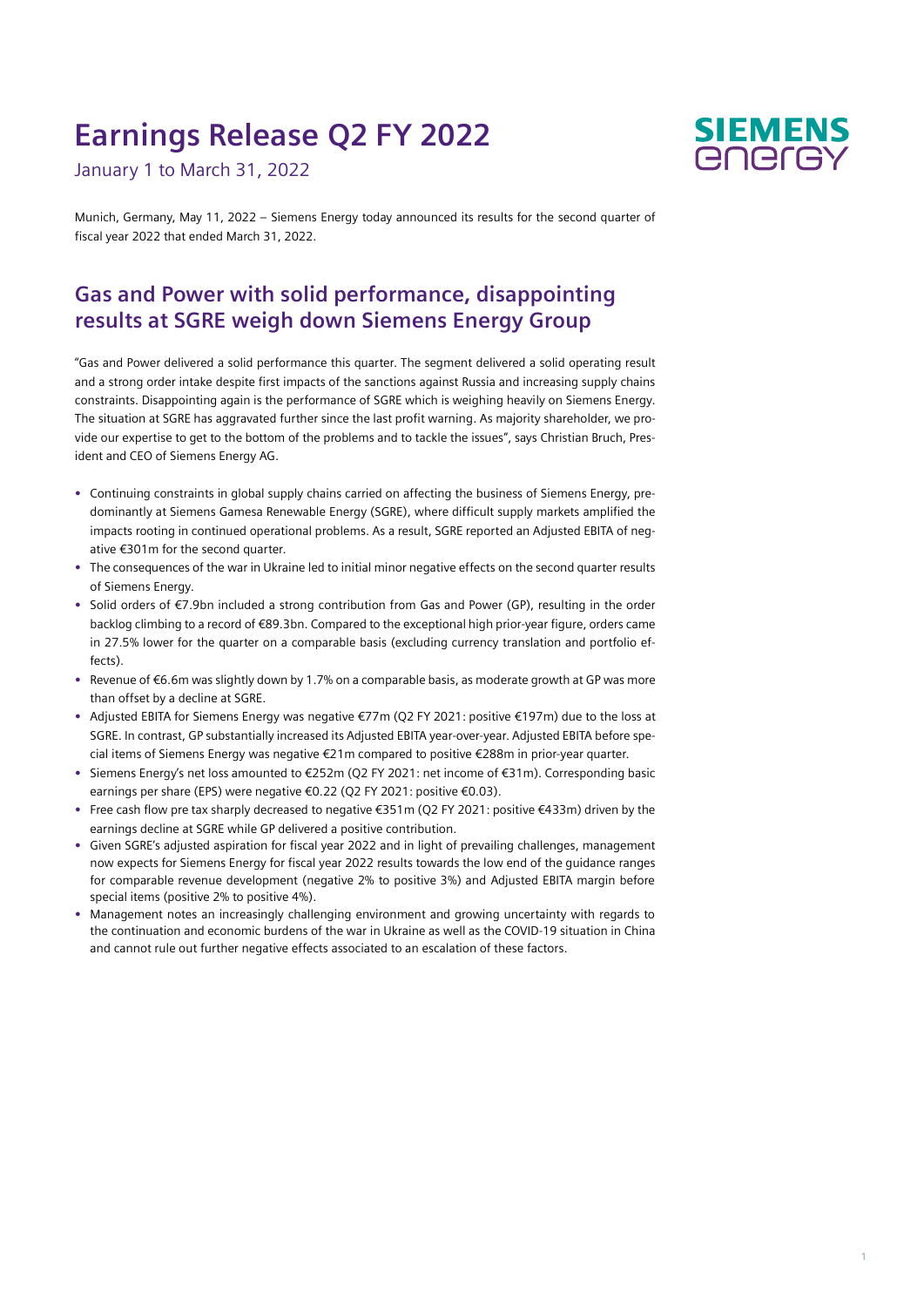## **Siemens Energy**

|                                                                                 |         | Q2      |                         |
|---------------------------------------------------------------------------------|---------|---------|-------------------------|
| (in millions of €)                                                              | FY 2022 | FY 2021 | Change                  |
| Orders                                                                          | 7,908   | 10,520  | $(27.5)\%$ <sup>1</sup> |
| Revenue                                                                         | 6,582   | 6,484   | $(1.7) \%$ <sup>1</sup> |
| <b>Adjusted EBITA</b>                                                           | (77)    | 197     | n/a                     |
| Adjusted EBITA margin                                                           | (1.2)%  | 3.0%    | (4.2) p.p.              |
| Special items                                                                   | (56)    | (91)    | $(38.6)\%$              |
| therein Reconciliation to<br><b>Consolidated Financial</b><br><b>Statements</b> | (0)     | (2)     | n/a                     |
| Adjusted EBITA before<br>Special items                                          | (21)    | 288     | n/a                     |
| Adjusted EBITA margin before<br>Special items                                   | (0.3)%  | 4.4%    | (4.8) p.p.              |
| Net income (loss)                                                               | (252)   | 31      | n/a                     |
| Basic earnings per share<br>$(in \in)$                                          | (0.22)  | 0.03    | n/a                     |
| Free cash flow pre tax                                                          | (351)   | 433     | n/a                     |

<sup>1</sup> Comparable basis: Excluding currency translation and portfolio effects

- **•** Solid orders including a strong contribution from GP were below the exceptionally high prior-year basis of comparison, which comprised several large orders at SGRE.
- **•** Book-to-bill ratio was 1.20. Order backlog rose to a new high of €89.3bn (December 31, 2021: €87.1bn).
- **•** Slight decline in revenue due to operational challenges at SGRE and partly caused by supply chain constraints.
- **•** Service revenue came in clearly above prior-year quarter's level.
- **•** On a nominal basis, orders declined 24.8% and revenue rose 1.5%.
- **•** Adjusted EBITA and Adjusted EBITA before special items sharply declined year-over-year. As in the past quarter, the negative result of SGRE outweighed a strong contribution from GP.
- **•** Impacts from special items were substantially down year-over-year, due to lower special items at SGRE.
- **•** Free cash flow pre tax came in negative, mostly driven by the negative result at SGRE, while GP delivered another positive contribution after a markedly strong past quarter.
- **•** During the quarter, provisions for pensions and similar obligations decreased from €836m as of December 31, 2021 to €725m as of March 31, 2022 driven by higher discount rates.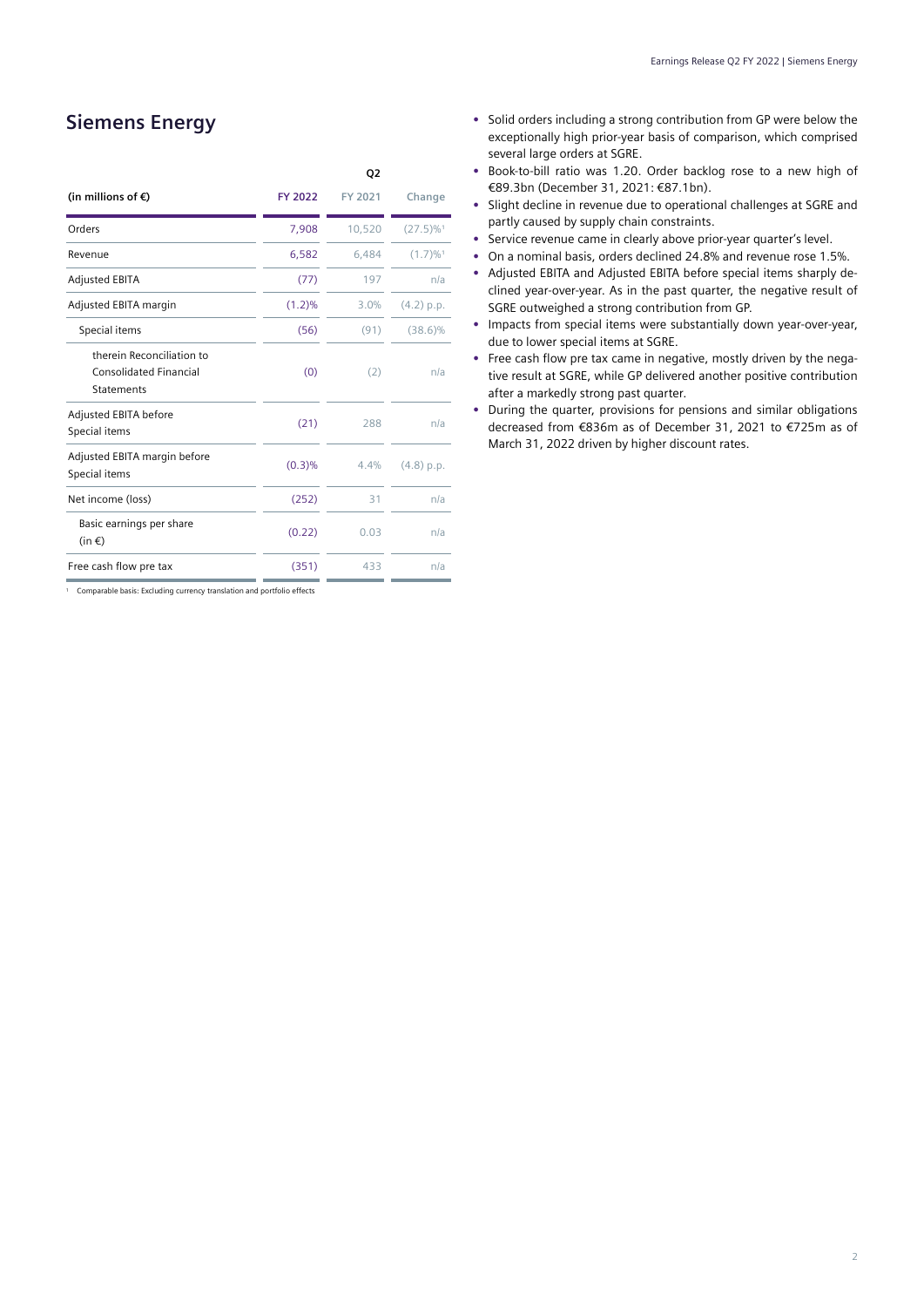## **Gas and Power**

|                                               |         | Q2      |                      |
|-----------------------------------------------|---------|---------|----------------------|
| (in millions of $\epsilon$ )                  | FY 2022 | FY 2021 | Change               |
| Orders                                        | 6,743   | 5,034   | 29.0%1               |
| Revenue                                       | 4,424   | 4.171   | $3.1\%$ <sup>1</sup> |
| <b>Adjusted EBITA</b>                         | 234     | 170     | 37.6%                |
| Adjusted EBITA margin                         | 5.3%    | 4.1%    | 1.2 p.p.             |
| Special items                                 | (32)    | (18)    | 80.9%                |
| Adjusted EBITA before<br>Special items        | 266     | 188     | 41.7%                |
| Adjusted EBITA margin before<br>Special items | 6.0%    | 4.5%    | 1.5 p.p.             |
| Free cash flow pre tax                        | 200     | 515     | $(61.1)\%$           |
|                                               |         |         |                      |

<sup>1</sup> Comparable basis: Excluding currency translation and portfolio effects

- **•** Order growth at GP resulted from increases across all businesses and was supported by both the new unit as well as the service business. Demand in the Americas reporting region was especially strong.
- **•** GP again reported a high Book-to-bill ratio of 1.52. This resulted in an order backlog of €56.6bn exceeding previous quarter-end record.
- **•** Revenue grew moderately, driven by Transmission and Industrial Applications. The improvement mainly came from the service business.
- **•** On a nominal basis, orders and revenue increased by 34.0% and 6.1%, respectively.
- **•** Adjusted EBITA of GP increased due to a strong quarterly operational performance. Improvement year-over-year was primarily due to the increased volume in the service business. The reporting quarter included minor negative impacts related to the war in Ukraine.
- **•** Impacts from special items increased year-over-year despite declining restructuring costs as the reporting quarter comprised an impairment associated with the planned sale of a business and prior year included a reversal of a write-down related to aeroderivative gas turbines.
- **•** After a markedly strong past quarter, free cash flow pre tax was below prior-year's level, mainly due to a negative swing year-over-year associated with derivatives.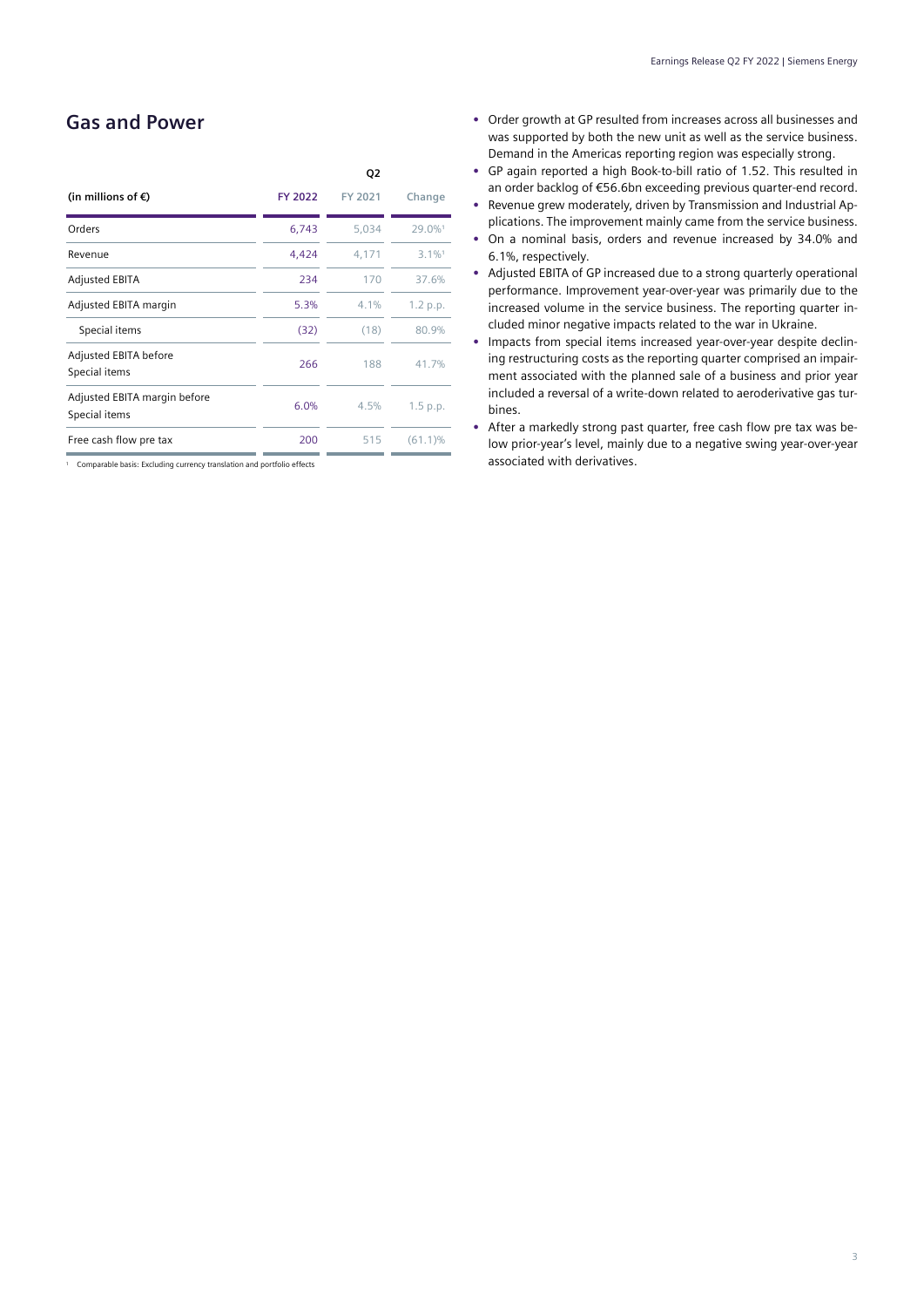## **Siemens Gamesa Renewable Energy**

|                                               |            | Q2      |                         |
|-----------------------------------------------|------------|---------|-------------------------|
| (in millions of $\epsilon$ )                  | FY 2022    | FY 2021 | Change                  |
| Orders                                        | 1,198      | 5,500   | $(78.8)\%$ <sup>1</sup> |
| Revenue                                       | 2,177      | 2,336   | $(10.5)\%$ <sup>1</sup> |
| <b>Adjusted EBITA</b>                         | (301)      | 42      | n/a                     |
| Adjusted EBITA margin                         | $(13.8)\%$ | 1.8%    | $(15.6)$ p.p.           |
| Special items                                 | (24)       | (71)    | $(67.0)\%$              |
| Adjusted EBITA before<br>Special items        | (278)      | 113     | n/a                     |
| Adjusted EBITA margin before<br>Special items | $(12.8)\%$ | 4.8%    | $(17.6)$ p.p.           |
| Free cash flow pre tax                        | (560)      | (32)    | $<$ (200%)              |
|                                               |            |         |                         |

<sup>1</sup> Comparable basis: Excluding currency translation and portfolio effects

## **Reconciliation to Consolidated Financial Statements**

| <b>Adjusted EBITA</b>                                            |         | Q <sub>2</sub> |
|------------------------------------------------------------------|---------|----------------|
| (in millions of $\epsilon$ )                                     | FY 2022 | FY 2021        |
| <b>Total Segments</b>                                            | (67)    | 212            |
| Reconciliation to Consolidated Financial Statements <sup>1</sup> | (10)    | (15)           |
| Siemens Energy                                                   | (77)    | 197            |
|                                                                  |         |                |

The presentation of certain prior year information is reclassified. Beginning with fiscal year 2022, GP segment's Real Estate Portfolio, formerly shown under Reconciliation to Consolidated Financial Statements, is assigned

- **•** Orders in the SGRE segment were sharply below the exceptionally high prior-year period's level, which included three offshore wind farm orders in the Europe, C.I.S., Middle East and Africa reporting region worth approximately €2.8bn. In contrast, order intake of the recent quarter was affected also by, amongst other reasons, delayed customer investment decisions.
- **•** Book-to-bill ratio of SGRE came in at 0.55 leading to an order backlog of €32.8bn at quarter-end, below prior quarter-end's level.
- **•** Revenue was significantly down compared to prior-year quarter's level due to operational problems, mostly related to the ramp-up of the onshore 5.X platform and supply chain constraints in the wind turbines business. The service business posted an increase.
- **•** On a nominal basis, segment's orders declined by 78.2%, and revenue decreased by 6.8%.
- **•** Adjusted EBITA decreased compared to prior-year quarter mainly driven by continued operational problems, further pressure on energy, commodities, and transportation costs coupled with lower volume. Included was a burden from the revaluation of projects in the wind turbines business resulting from new assumptions for market and production conditions.
- **•** Negative Free cash flow pre tax sharply increased year-over-year mainly driven by the lower result and an increase of receivables.

Reconciliation to Consolidated Financial Statements includes items which management does not consider to be indicative of the segments' performance – mainly centrally carried pension expenses, Treasury activities and other central items as well as eliminations.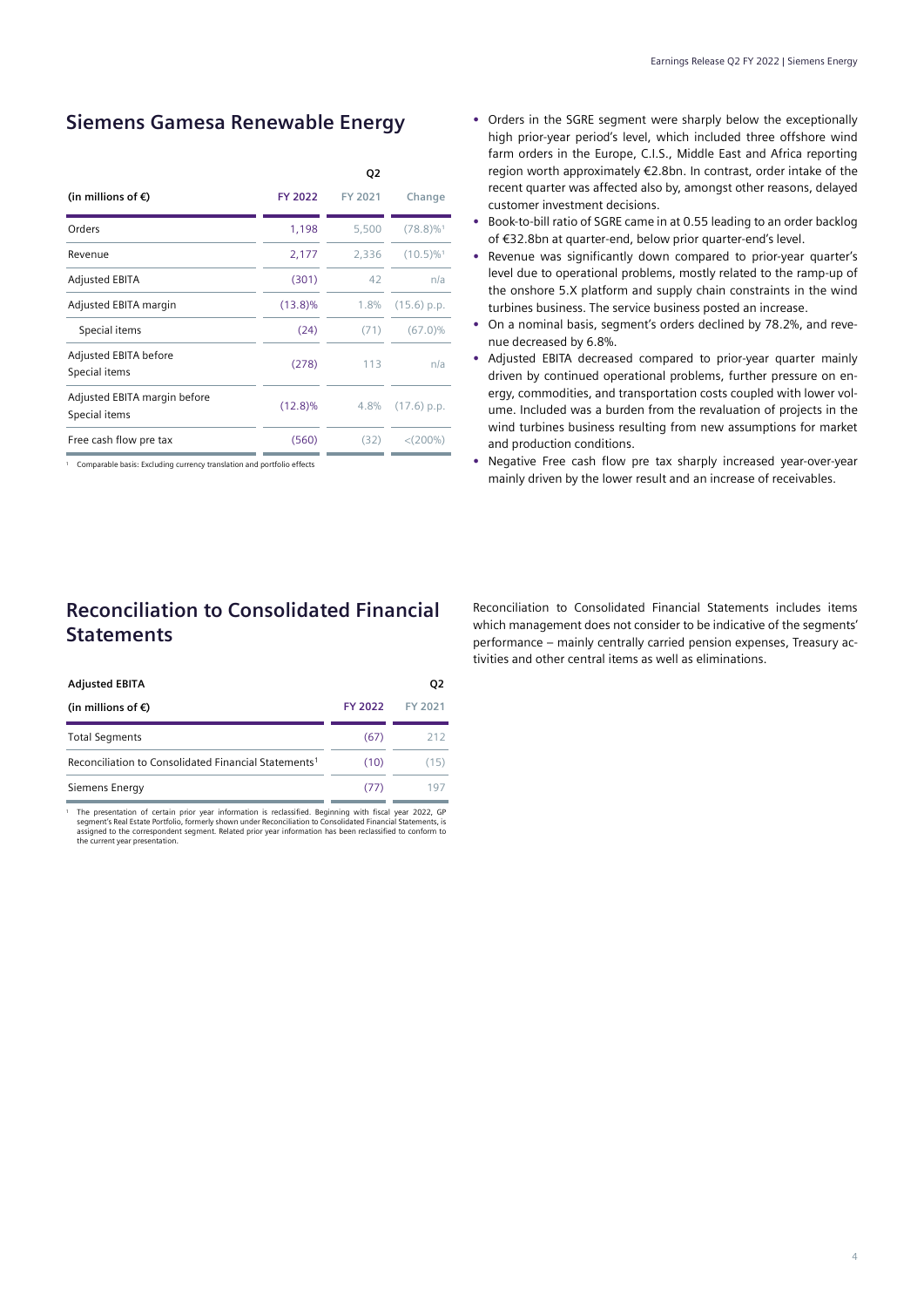## **Outlook**

For the **GP segment** in fiscal year 2022, we maintain our guidance for comparable revenue growth (excluding currency translation and portfolio effects) between positive 1% and positive 5%, and Adjusted EBITA margin before special items between positive 4.5% and positive 6.5%. However, in light of prevailing challenges, we expect results towards the low end of the guidance ranges. For fiscal year 2023, we confirm our target of an Adjusted EBITA margin before special items in a range between positive 6% and positive 8%.

Given **SGRE's** performance of the first half year and continued internal and external uncertainties, SGRE announced that its previous guidance of a comparable decline of revenue between negative 2% and negative 9% and an Adjusted EBITA margin before special items in a range of negative 4% to positive 1% is no longer valid. According to SGRE, the company cannot provide projections for the second half of the year with the desirable detail and precision but will continue to work to achieve a comparable revenue development within the range of negative 2% and negative 9%, and Adjusted EBITA margin before special items towards the low end of the previous guidance range of negative 4%.

For **Siemens Energy** we now expect results towards the low end of the guidance ranges for comparable revenue development (negative 2% to positive 3%) and Adjusted EBITA margin before special items (positive 2% to positive 4%). Consequently, we expect Net loss to be level with prior year compared to the previous guidance of a sharp improvement. We confirm expectations for the Free cash flow pre tax to be in a range of a positive mid-triple-digit million €.

Because of the war in Ukraine and the sanctions imposed on Russia the operating environment for Siemens Energy has become more challenging. Siemens Energy is complying with all sanctions and has stopped any new business in Russia. Siemens Energy has started to see an impact on revenue and profitability as a result of the war and is experiencing an aggravation of the existing supply chain challenges. We are currently not able to fully assess the potential impact for the remainder of the fiscal year and can therefore not rule out further negative effects mainly on revenue, profitability and recoverability of assets. In addition, we note a rising impact related to the COVID-19 situation in China.

This guidance assumes no further major financial impacts from COVID-19 on our business activity and excludes charges related to legal and regulatory matters including further negative effects from the war in Ukraine and its economic consequences.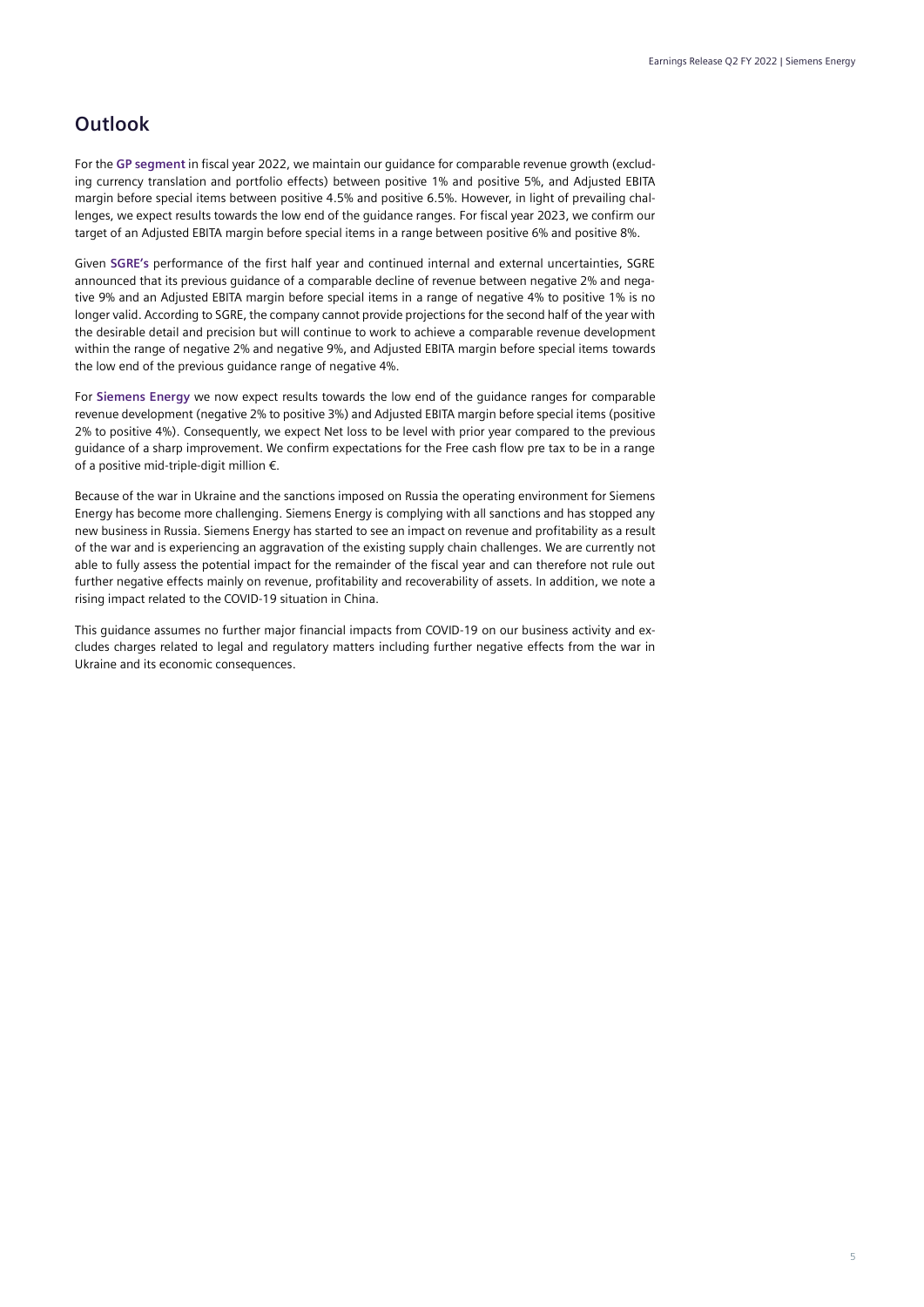### **Notes and forward-looking statements**

The press conference call on Siemens Energy's financial results of the second quarter of fiscal year 2022 will be broadcasted live for journalists at<https://www.siemens-energy.com/pressconference> starting at 8:30 a.m. CEST today.

You can also follow the conference call for analysts and investors live at www.siemens-energy.com/analystcall starting at 10 a.m. CEST today.

Recordings of both conference calls will be made available afterwards.

The financial publications can be downloaded at: www.siemens-energy.com/q2-fy2022.

This document contains statements related to our future business and financial performance, and future events or developments involving Siemens Energy that may constitute forward-looking statements. These statements may be identified by words such as "expect," "look forward to," "anticipate" "intend," "plan," "believe," "seek," "estimate," "will," "project," or words of similar meaning. We may also make forward-looking statements in other reports, prospectuses, in presentations, in material delivered to shareholders, and in press releases. In addition, our representatives may from time to time make oral forward-looking statements. Such statements are based on the current expectations and certain assumptions of Siemens Energy´s management, of which many are beyond Siemens Energy´s control. These are subject to a number of risks, uncertainties, and other factors, including, but not limited to, those described in disclosures, in particular in the chapter "Report on expected developments and associated material opportunities and risks" in the Annual Report. Should one or more of these risks or uncertainties materialize, should acts of force majeure, such as pandemics, occur, or should underlying expectations including future events occur at a later date or not at all, or should assumptions not be met, Siemens Energy´s actual results, performance, or achievements may (negatively or positively) vary materially from those described explicitly or implicitly in the relevant forward-looking statement. Siemens Energy neither intends, nor assumes any obligation, to update or revise these forward-looking statements in light of developments which differ from those anticipated. This document includes supplemental financial measures – that are not clearly defined in the applicable financial reporting framework – and that are or may be alternative performance measures (non-GAAP-measures). These supplemental financial measures should not be viewed in isolation or as alternatives to measures of Siemens Energy´s net assets and financial position or results of operations as presented in accordance with the applicable financial reporting framework in its consolidated financial statements. Other companies that report or describe similarly titled alternative performance measures may calculate them differently. Due to rounding, numbers presented throughout this and other documents may not add up precisely to the totals provided and percentages may not precisely reflect the absolute figures.

Financial Media:

Tim Proll-Gerwe Phone: +49 (0)152 2283 5652 E-mail: tim.proll-gerwe@siemens-energy.com

Annette von Leoprechting Telefon: +49 (0)174 3303977 E-mail[: annette.von\\_leoprechting@siemens-energy.com](mailto:annette.von_leoprechting@siemens-energy.com)

Siemens Energy AG, 81739 Munich, Germany

© Siemens Energy, 2022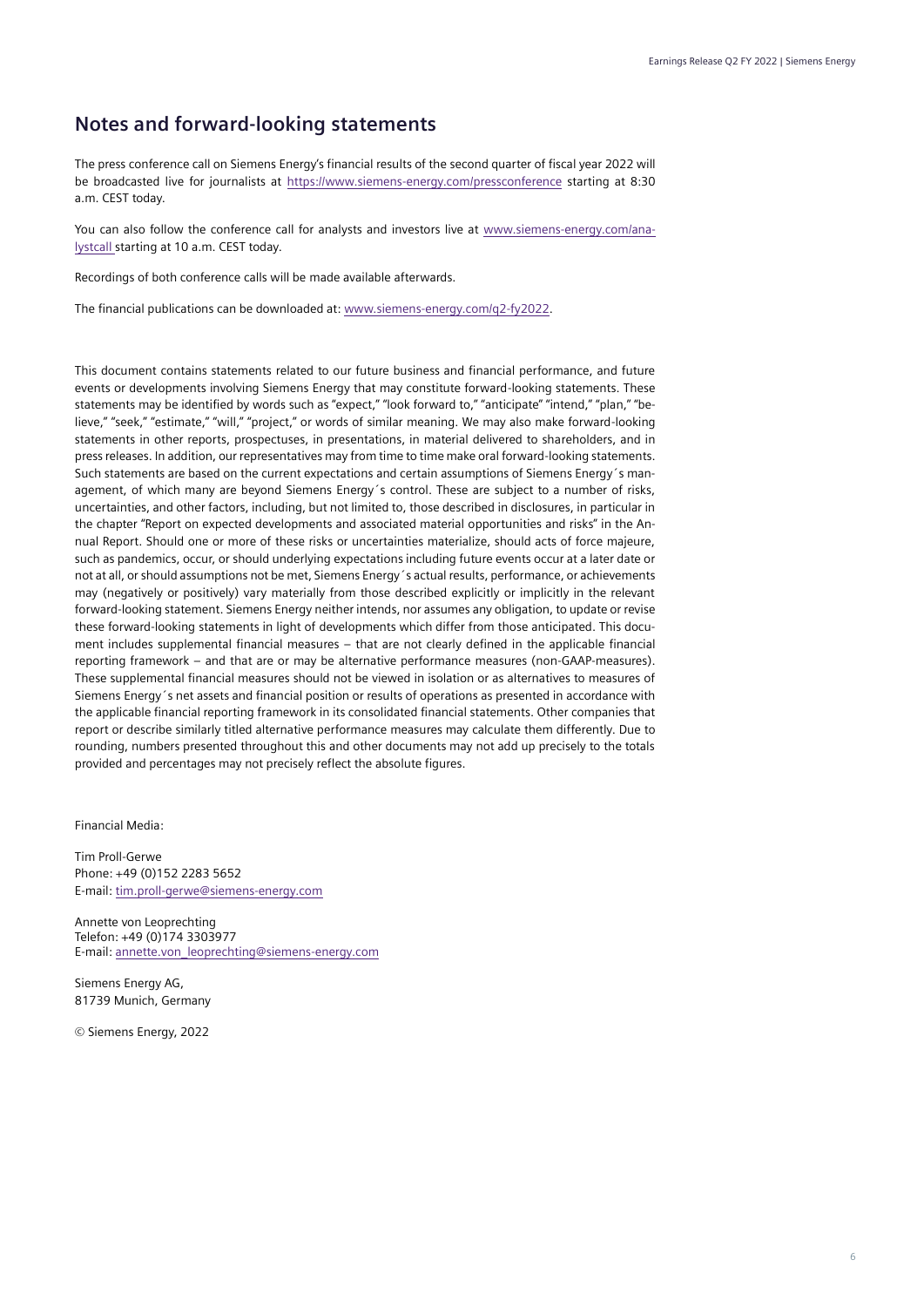

# **Financial Results**

**Second quarter of fiscal year 2022**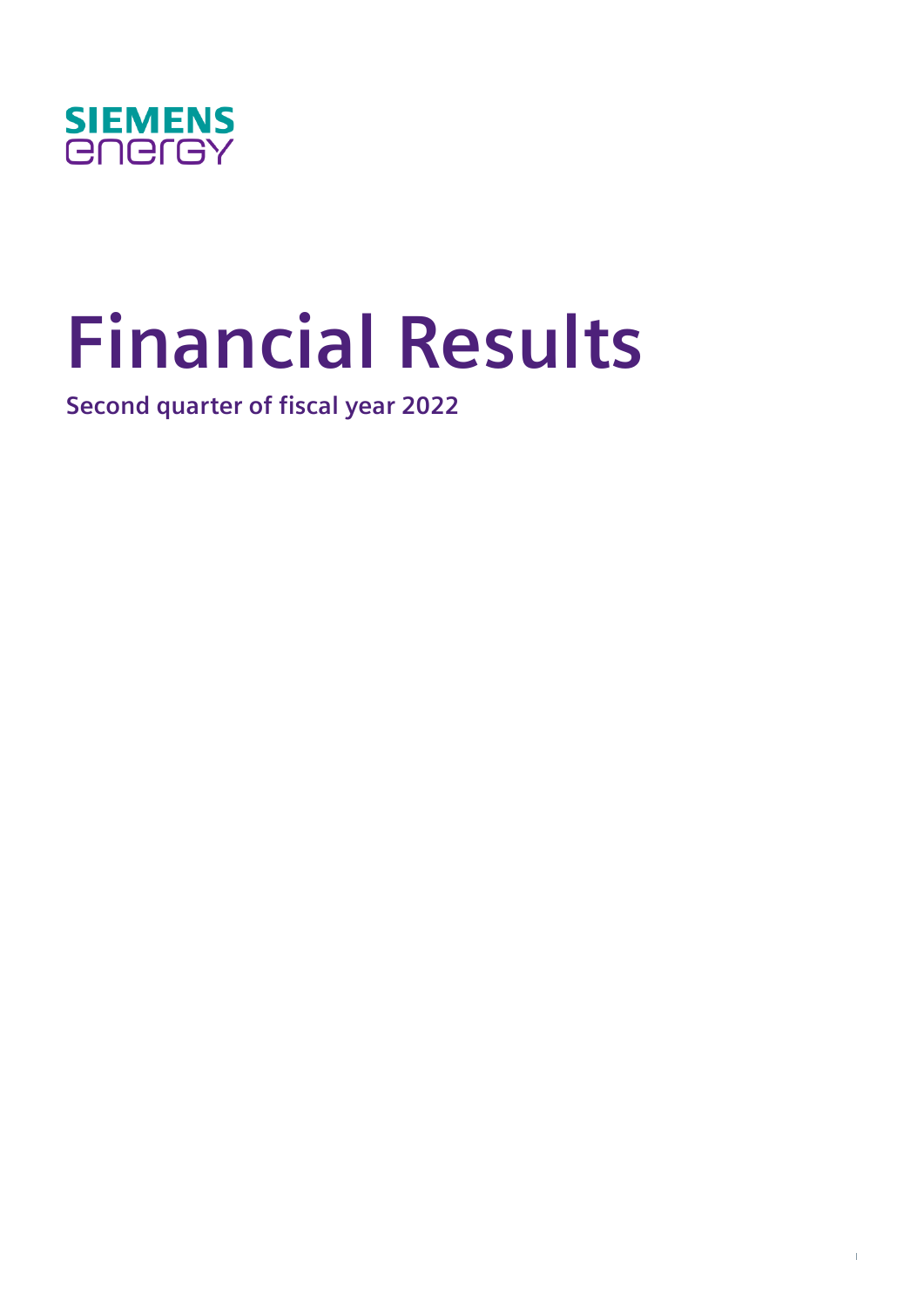# **Key figures**

(in millions of  $\epsilon$ , except where otherwise stated)

#### **Volume**

|                                            |                | Q <sub>2</sub> |            | Change     |                | <b>First half</b> |           | Change     |
|--------------------------------------------|----------------|----------------|------------|------------|----------------|-------------------|-----------|------------|
|                                            | <b>FY 2022</b> | FY 2021        | Actual     | Comp.      | <b>FY 2022</b> | FY 2021           | Actual    | Comp.      |
| Orders                                     | 7.908          | 10.520         | $(24.8)\%$ | $(27.5)\%$ | 16,238         | 17.951            | $(9.5)\%$ | $(11.9)\%$ |
| Revenue                                    | 6.582          | 6.484          | $1.5\%$    | (1.7)%     | 12,538         | 13.024            | (3.7)%    | (6.6)%     |
| Book-to-bill ratio                         | 1.20           | 1.62           | n/a        |            | 1.30           | 1.38              | n/a       |            |
| Order backlog (in billions of $\epsilon$ ) | 89             | 84             | 6.1%       |            | 89             | 84                | 6.1%      |            |

#### **Profitability**

|                                                        |                | Q2      | Change       |                | <b>First half</b> | Change       |
|--------------------------------------------------------|----------------|---------|--------------|----------------|-------------------|--------------|
|                                                        | <b>FY 2022</b> | FY 2021 | Actual       | <b>FY 2022</b> | FY 2021           | Actual       |
| <b>Adjusted EBITA</b>                                  | (77)           | 197     | n/a          | (135)          | 439               | n/a          |
| Adjusted EBITA margin                                  | $(1.2)\%$      | 3.0%    | $(4.2)$ p.p. | (1.1)%         | 3.4%              | (4.4) p.p.   |
| Special items                                          | (56)           | (91)    | $(38.6)\%$   | (50)           | (214)             | $(76.6)\%$   |
| Adjusted EBITA before Special items                    | (21)           | 288     | n/a          | (84)           | 654               | n/a          |
| Adjusted EBITA margin before Special items             | (0.3)%         | 4.4%    | $(4.8)$ p.p. | (0.7)%         | 5.0%              | $(5.7)$ p.p. |
| <b>EBITDA</b>                                          | 205            | 464     | $(55.8)\%$   | 389            | 97'               | $(59.9)\%$   |
| Net income (loss)                                      | (252)          | 31      | n/a          | (492)          | 130               | n/a          |
| Basic earnings per share (in $\epsilon$ ) <sup>1</sup> | (0.22)         | 0.03    | n/a          | (0.39)         | 0.12              | n/a          |

Pasic earnings per share – attributable to shareholders of Siemens Energy AG. For fiscal 2022 and 2021 weighted average shares outstanding (basic) (in thousands) for the second quarter amounted to 715,884 and 714,230 and 7

#### **Capital Structure and Liquidity**

|                                          | Mar 31, 2022 | Sep 30, 2021 |
|------------------------------------------|--------------|--------------|
| Total equity                             | 15,389       | 15,220       |
| (Net cash)/ net debt                     | (1.615)      | (2, 515)     |
| Adjusted (net cash)/ net debt to EBITDA1 | 1.5.         | (1.4)        |

<sup>1</sup> Accumulative EBITDA of the previous four quarters until the reporting date.

|                        | Q2 FY 2022 | O2 FY 2021 | First half FY 2022 | First half FY 2021 |
|------------------------|------------|------------|--------------------|--------------------|
| Free cash flow         | (484)      | 260        | (632)              | 175)               |
| Free cash flow pre tax | (351)      | 433        | (420)              | 45.                |

#### **Employees**

| (in thousands)  | Mar 31, 2022 | Sep 30, 2021   |
|-----------------|--------------|----------------|
| Siemens Energy  | 91           | Q <sub>1</sub> |
| Germany         | 25           | 26             |
| Outside Germany | 66           |                |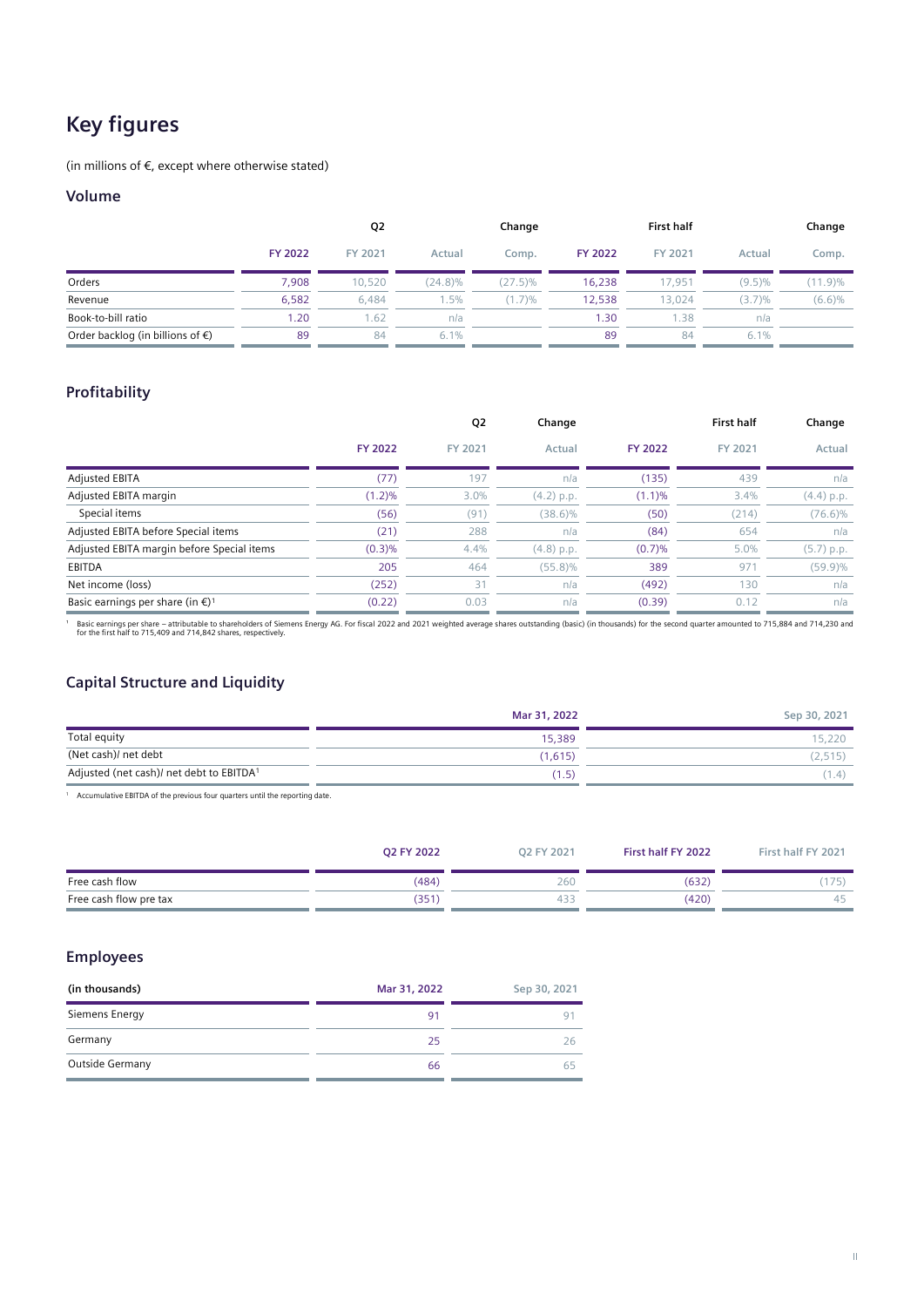# **Consolidated Statements of Income**

|                                                                           |         | Q2             |          | <b>First half</b> |
|---------------------------------------------------------------------------|---------|----------------|----------|-------------------|
| (in millions of $\epsilon$ , earnings per share in $\epsilon$ )           | FY 2022 | FY 2021        | FY 2022  | FY 2021           |
| Revenue                                                                   | 6,582   | 6,484          | 12,538   | 13,024            |
| Cost of sales                                                             | (5,859) | (5, 471)       | (11,093) | (11,009)          |
| Gross profit                                                              | 723     | 1,013          | 1,445    | 2,015             |
| Research and development expenses                                         | (265)   | (289)          | (491)    | (525)             |
| Selling and general administrative expenses                               | (648)   | (629)          | (1, 313) | (1, 262)          |
| Other operating income                                                    | 16      | 17             | 35       | 51                |
| Other operating expenses                                                  | (65)    | (28)           | (80)     | (38)              |
| Income (loss) from investments accounted for using the equity method, net | 46      | 24             | 59       | 30                |
| <b>Operating income (loss)</b>                                            | (193)   | 109            | (345)    | 272               |
| Interest income                                                           | 11      | 6              | 22       | 13                |
| Interest expenses                                                         | (37)    | (30)           | (69)     | (61)              |
| Other financial income (expenses), net                                    | 28      | (7)            | 30       | (21)              |
| Income (loss) before income taxes                                         | (192)   | 77             | (362)    | 203               |
| Income tax (expenses) benefits                                            | (60)    | (46)           | (130)    | (74)              |
| Net income (loss)                                                         | (252)   | 31             | (492)    | 130               |
| Attributable to:                                                          |         |                |          |                   |
| Non-controlling interests                                                 | (96)    | $\overline{7}$ | (211)    | 42                |
| Shareholders of Siemens Energy AG                                         | (156)   | 24             | (281)    | 88                |
| Basic earnings per share                                                  | (0.22)  | 0.03           | (0.39)   | 0.12              |
| Diluted earnings per share                                                | (0.22)  | 0.03           | (0.39)   | 0.12              |
|                                                                           |         |                |          |                   |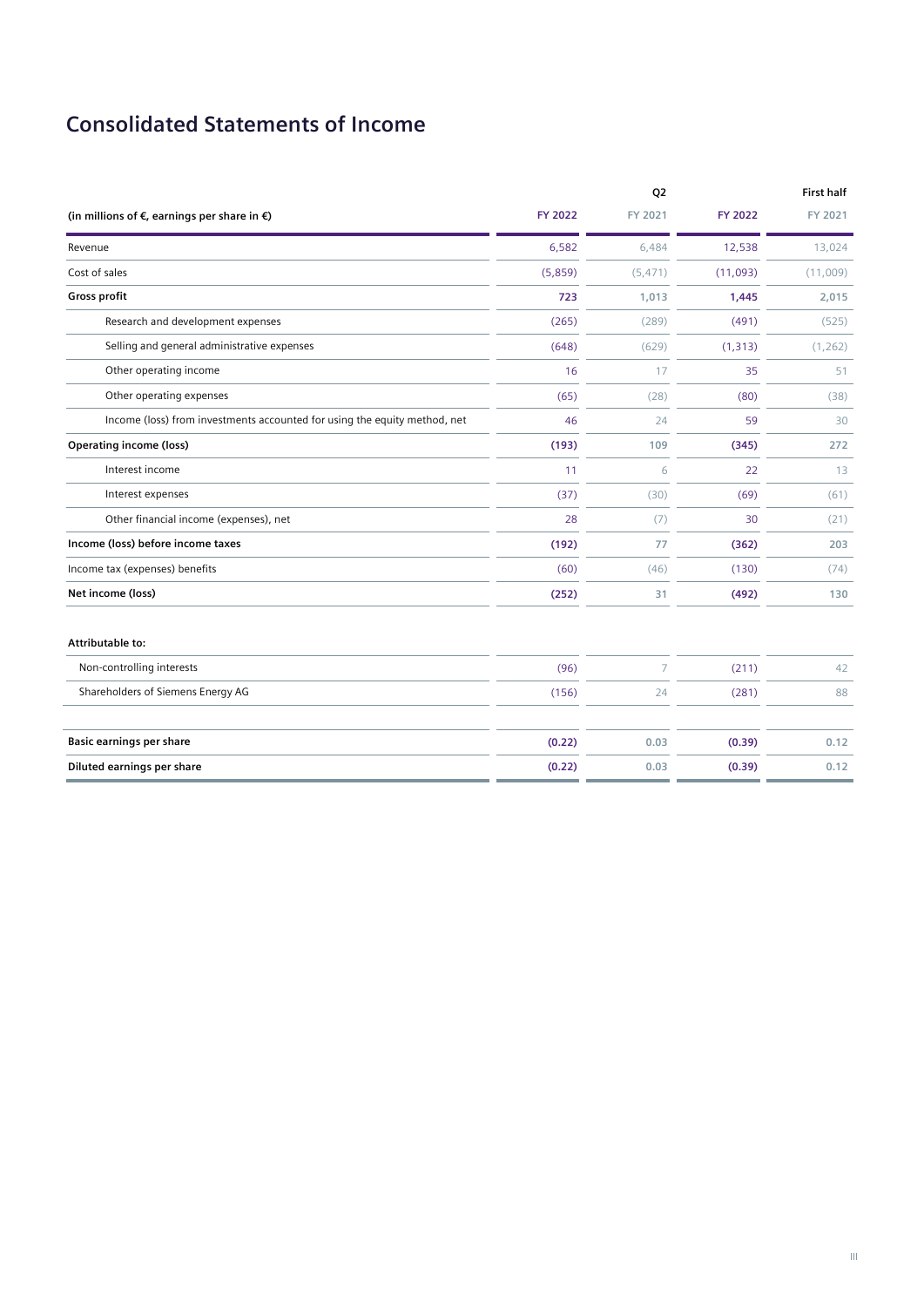# **Consolidated Statements of Comprehensive Income**

|                                                                           |             | Q <sub>2</sub> |                | <b>First half</b> |
|---------------------------------------------------------------------------|-------------|----------------|----------------|-------------------|
| (in millions of $\epsilon$ )                                              | FY 2022     | FY 2021        | <b>FY 2022</b> | FY 2021           |
| Net income (loss)                                                         | (252)       | 31             | (492)          | 130               |
|                                                                           |             |                |                |                   |
| Remeasurements of defined benefit plans                                   | 113         | 113            | 117            | 127               |
| therein Income tax effects                                                | (49)        | (42)           | (47)           | (43)              |
| Remeasurements of equity instruments                                      | $\mathbf 0$ |                | $\overline{0}$ |                   |
| Income (loss) from investments accounted for using the equity method, net |             |                | $\overline{0}$ | (3)               |
| Items that will not be reclassified to profit or loss                     | 113         | 113            | 118            | 125               |
| Currency translation differences                                          | 232         | 414            | 469            | 140               |
| Derivative financial instruments                                          | 7           | (21)           | $\overline{2}$ | 60                |
| therein Income tax effects                                                | (5)         | 9              | (7)            | (12)              |
| Income (loss) from investments accounted for using the equity method, net | 3           | 12             | 12             | (18)              |
| Items that may be reclassified subsequently to profit or loss             | 243         | 406            | 483            | 182               |
| Other comprehensive income (loss), net of income taxes                    | 356         | 519            | 601            | 306               |
| Total comprehensive income (loss)                                         | 104         | 550            | 109            | 436               |
| Attributable to:                                                          |             |                |                |                   |
| Non-controlling interests                                                 | (102)       | 36             | (198)          | 65                |
| Shareholders of Siemens Energy AG                                         | 206         | 514            | 307            | 372               |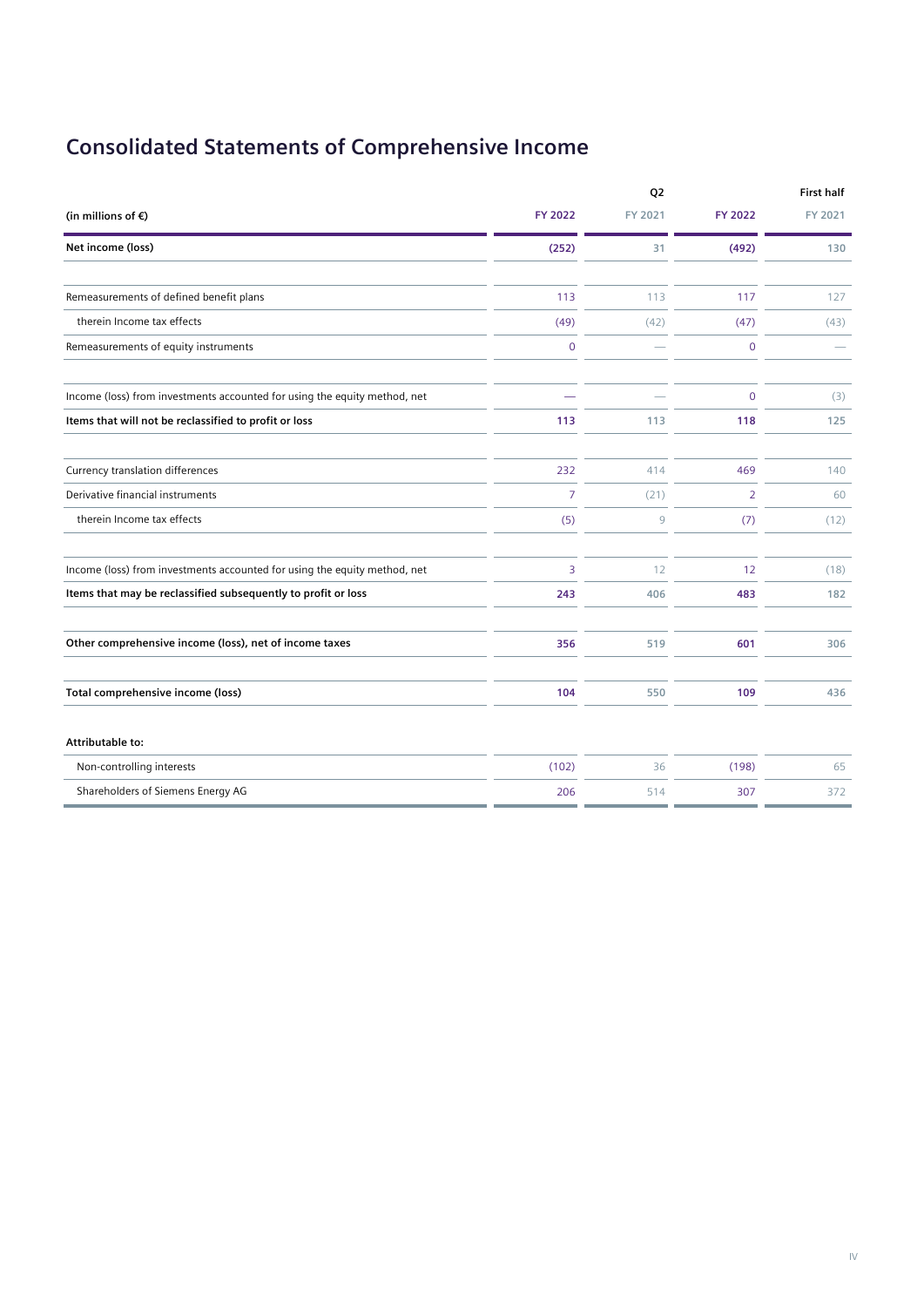# **Consolidated Statements of Financial Position**

| (in millions of $\epsilon$ )                                       | Mar 31, 2022 | Sep 30, 2021 |
|--------------------------------------------------------------------|--------------|--------------|
| Assets                                                             |              |              |
| Cash and cash equivalents                                          | 5,030        | 5,333        |
| Trade and other receivables                                        | 5,377        | 5,110        |
| Other current financial assets                                     | 962          | 590          |
| Contract assets                                                    | 4,630        | 4,913        |
| Inventories                                                        | 7,552        | 6,146        |
| Current income tax assets                                          | 408          | 344          |
| Other current assets                                               | 1,015        | 880          |
| Assets classified as held for disposal                             | 46           | 81           |
| <b>Total current assets</b>                                        | 25,020       | 23,397       |
| Goodwill                                                           | 9,806        | 9,538        |
| Other intangible assets                                            | 3,482        | 3,561        |
| Property, plant and equipment                                      | 5,229        | 5,104        |
| Investments accounted for using the equity method                  | 764          | 720          |
| Other financial assets                                             | 371          | 352          |
| Deferred tax assets                                                | 1,172        | 1,130        |
| Other assets                                                       | 404          | 338          |
| <b>Total non-current assets</b>                                    | 21,228       | 20,744       |
| <b>Total assets</b>                                                | 46,248       | 44,141       |
| <b>Liabilities and equity</b>                                      |              |              |
| Short-term debt and current maturities of long-term debt           | 1,602        | 551          |
| Trade and other payables                                           | 5,756        | 5,764        |
| Other current financial liabilities                                | 715          | 482          |
| Contract liabilities                                               | 11,936       | 10,350       |
| Current provisions                                                 | 2,139        | 1,991        |
| Current income tax liabilities                                     | 402          | 391          |
| Other current liabilities                                          | 2,621        | 3,074        |
| Liabilities associated with assets classified as held for disposal | 37           |              |
| <b>Total current liabilities</b>                                   | 25,209       | 22,602       |
| Long-term debt                                                     | 1,725        | 2,177        |
| Provisions for pensions and similar obligations                    | 725          | 830          |
| Deferred tax liabilities                                           | 289          | 254          |
| Provisions                                                         | 1,871        | 1,968        |
| Other financial liabilities                                        | 381          | 389          |
| Other liabilities                                                  | 659          | 702          |
| <b>Total non-current liabilities</b>                               | 5,650        | 6,319        |
| <b>Total liabilities</b>                                           | 30,859       | 28,921       |
| Equity                                                             |              |              |
| Issued capital                                                     | 727          | 727          |
| Capital reserve                                                    | 12,429       | 12,418       |
| Retained earnings                                                  | 2,441        | 2,605        |
| Other components of equity                                         | (40)         | (511)        |
| Treasury shares, at cost                                           | (170)        | (281)        |
| Total equity attributable to shareholders of Siemens Energy AG     | 15,387       | 14,958       |
| Non-controlling interests                                          | 2            | 262          |
| <b>Total equity</b>                                                | 15,389       | 15,220       |
| <b>Total liabilities and equity</b>                                | 46,248       | 44,141       |
|                                                                    |              |              |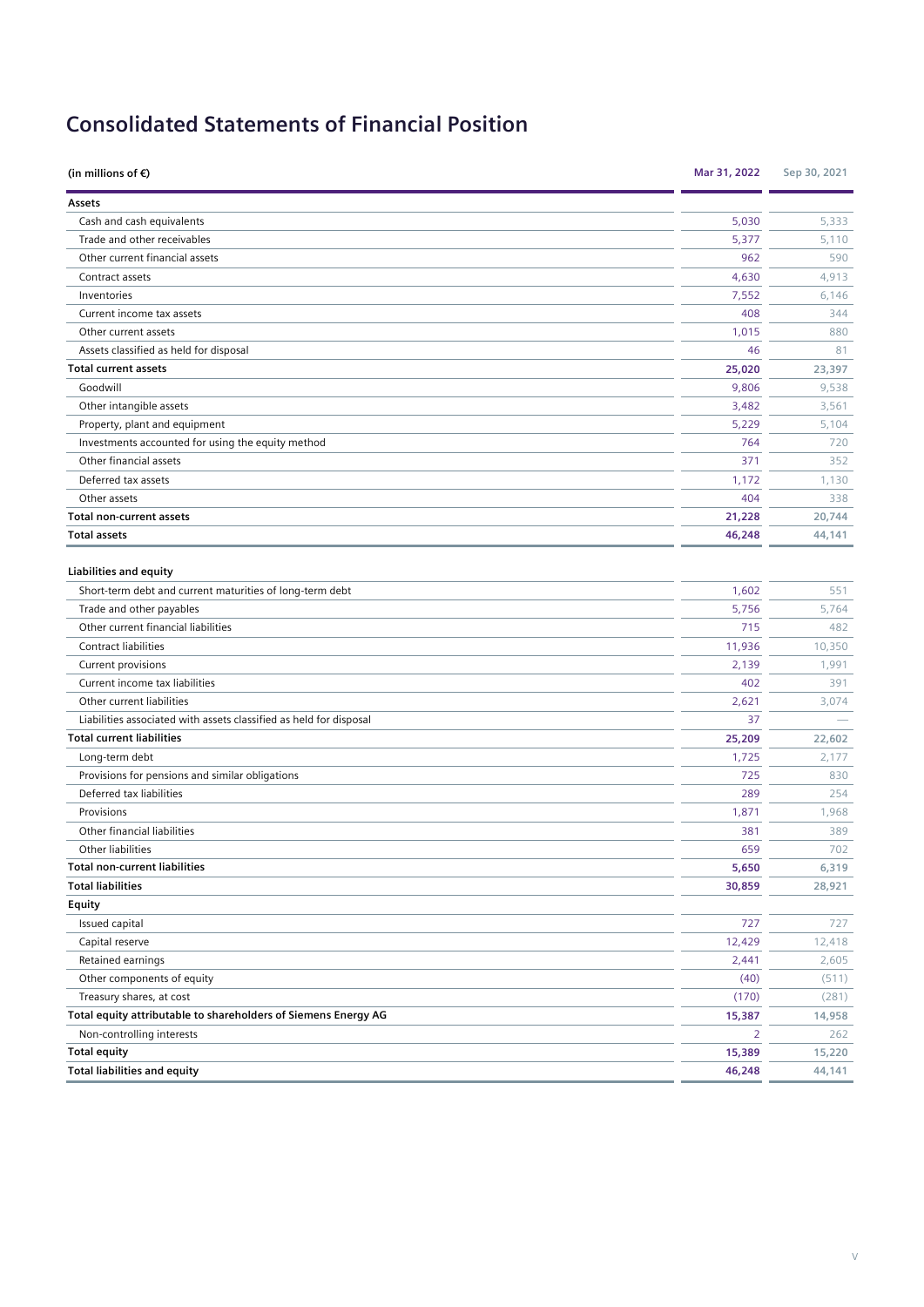# **Consolidated Statements of Cash Flows**

|                                                                                               |                | Q2             |              | <b>First half</b> |  |
|-----------------------------------------------------------------------------------------------|----------------|----------------|--------------|-------------------|--|
| (in millions of $\epsilon$ )                                                                  | FY 2022        | FY 2021        | FY 2022      | FY 2021           |  |
| Cash flows from operating activities                                                          |                |                |              |                   |  |
| Net income (loss)                                                                             | (252)          | 31             | (492)        | 130               |  |
| Adjustments to reconcile net income (loss) to cash flows from operating activities            |                |                |              |                   |  |
| Amortization, depreciation and impairments                                                    | 399            | 355            | 734          | 699               |  |
| Income tax expenses (benefits)                                                                | 60             | 46             | 130          | 74                |  |
| Interest (income) expenses, net                                                               | 26             | 24             | 48           | 48                |  |
| (Income) loss related to investing activities                                                 | (48)           | (21)           | (70)         | (26)              |  |
| Other non-cash (income) expenses                                                              | 14             | 73             | 70           | 149               |  |
| Change in operating net working capital                                                       |                |                |              |                   |  |
| Contract assets                                                                               | 121            | 39             | 388          | (167)             |  |
| Inventories                                                                                   | (538)          | (193)          | (1, 282)     | (257)             |  |
| Trade and other receivables                                                                   | (152)          | 392            | (157)        | 189               |  |
| Trade and other payables                                                                      | 160            | 172            | (120)        | (105)             |  |
| Contract liabilities                                                                          | 517            | (89)           | 1,422        | 640               |  |
| Change in other assets and liabilities                                                        | (418)          | (207)          | (693)        | (962)             |  |
| Income taxes paid                                                                             | (133)          | (172)          | (211)        | (220)             |  |
| Dividends received                                                                            | 11             | 7              | 21           | 14                |  |
| Interest received                                                                             | $\overline{7}$ | $\overline{4}$ | 15           | 9                 |  |
| Cash flows from operating activities                                                          | (225)          | 462            | (198)        | 213               |  |
| Cash flows from investing activities                                                          |                |                |              |                   |  |
| Additions to intangible assets and property, plant and equipment                              | (259)          | (201)          | (434)        | (389)             |  |
| Acquisitions of businesses, net of cash acquired                                              |                | (9)            |              | $\mathbf{1}$      |  |
| Purchase of investments and financial assets                                                  | (2)            | (1)            | (145)        | (1)               |  |
| Disposal of intangibles and property, plant and equipment                                     | 9              | $\overline{2}$ | 25           | 10                |  |
| Disposal of investments and financial assets                                                  | 120            | (0)            | 126          | (0)               |  |
| Cash flows from investing activities                                                          | (133)          | (210)          | (427)        | (379)             |  |
| Cash flows from financing activities                                                          |                |                |              |                   |  |
| Purchase of treasury shares                                                                   |                | (86)           |              | (231)             |  |
| Other transactions with owners <sup>1</sup>                                                   | 45             |                | 45           |                   |  |
| Change in debt and other financing activities                                                 | 270            | (21)           | 383          | 228               |  |
| Interest paid                                                                                 | (27)           | (29)           | (51)         | (46)              |  |
| Dividends paid to shareholders of Siemens Energy AG                                           | (72)           | $\sim$         | (72)         |                   |  |
| Dividends attributable to non-controlling interests                                           | (38)           | (19)           | (58)         | (46)              |  |
| Other transactions/ financing with Siemens Group                                              |                | $\mathbf{1}$   |              | 164               |  |
| Cash flows from financing activities                                                          | 178            | (154)          | 248          | 69                |  |
| Effect of changes in exchange rates on cash and cash equivalents                              | 45             | 52             | 75           | 39                |  |
| Change in cash and cash equivalents                                                           | (135)          | 150            | (302)        | (59)              |  |
| Cash and cash equivalents at beginning of period                                              | 5,166          | 4,421          | 5,333        | 4,630             |  |
| Cash and cash equivalents at end of period                                                    | 5,031          | 4,571          | 5,031        | 4,571             |  |
| Less: Cash and cash equivalents of assets classified as held for disposal at end of period    | $\mathbf{1}$   |                | $\mathbf{1}$ |                   |  |
| Cash and cash equivalents at end of period (Consolidated Statements of Financial<br>Position) | 5,030          | 4,571          | 5,030        | 4,571             |  |

 $^\mathrm{1}$  Including transactions with non-controlling interests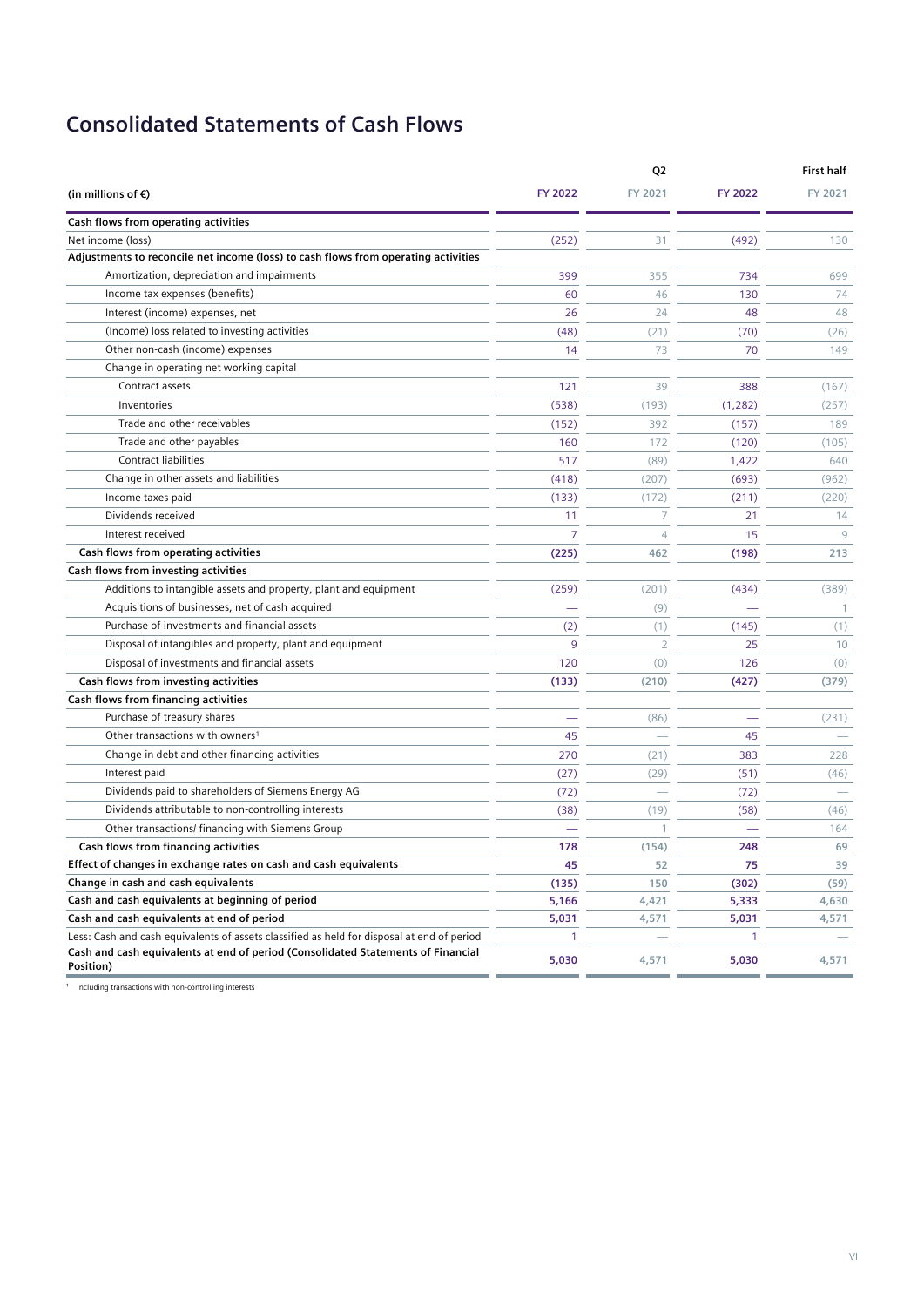## **Overview of Segment figures**

|                                                               | Orders         |         |            |            |                |         | <b>Adjusted EBITA</b><br>Revenue |            |                | <b>Adjusted EBITA</b><br>margin |                |         | Assets  | Free cash flow |                |                |
|---------------------------------------------------------------|----------------|---------|------------|------------|----------------|---------|----------------------------------|------------|----------------|---------------------------------|----------------|---------|---------|----------------|----------------|----------------|
|                                                               |                | Q2      |            | Change     |                | Q2      |                                  | Change     |                | Q2                              |                | Q2      | Mar 31, | Sep 30,        |                | Q <sub>2</sub> |
| (in millions of €)                                            | <b>FY 2022</b> | FY 2021 | Actual     | Comp.      | <b>FY 2022</b> | FY 2021 | Actual                           | Comp.      | <b>FY 2022</b> | FY 2021                         | <b>FY 2022</b> | FY 2021 | 2022    | 2021           | <b>FY 2022</b> | FY 2021        |
| Gas and Power                                                 | 6,743          | 5,034   | 34.0%      | 29.0%      | 4,424          | 4,171   | 6.1%                             | 3.1%       | 234            | 170                             | 5.3%           | 4.1%    | 10,255  | 10,117         | 200            | 515            |
| Siemens Gamesa Renewable Energy                               | 1,198          | 5,500   | $(78.2)\%$ | $(78.8)\%$ | 2,177          | 2,336   | (6.8)%                           | $(10.5)\%$ | (301)          | 42                              | $(13.8)\%$     | 1.8%    | 3,304   | 2,532          | (560)          | (32)           |
| Reconciliation to<br><b>Consolidated Financial Statements</b> | (33)           | (14)    | n/a        | n/a        | (19)           | (23)    | n/a                              | n/a        | (10)           | (15)                            | n/a            | n/a     | 32,689  | 31,492         | (124)          | (222)          |
| <b>Siemens Energy</b>                                         | 7,908          | 10,520  | $(24.8)\%$ | $(27.5)\%$ | 6,582          | 6,484   | 1.5%                             | (1.7)%     | (77)           | 197                             | (1.2)%         | 3.0%    | 46,248  | 44,141         | (484)          | 260            |

The presentation of certain prior year information is reclassified. Beginning with fiscal year 2022, GP segment's Real Estate Portfolio, formerly shown under Reconciliation to Consolidated Financial Statements, is assigned

|                                                               |                | Orders            |            |            |                |            |            | <b>Adjusted EBITA</b><br>Revenue |                |            |                | <b>Adjusted EBITA</b><br>margin |         |         | Free cash flow |                   |
|---------------------------------------------------------------|----------------|-------------------|------------|------------|----------------|------------|------------|----------------------------------|----------------|------------|----------------|---------------------------------|---------|---------|----------------|-------------------|
|                                                               |                | <b>First half</b> |            | Change     |                | First half |            | Change                           |                | First half |                | <b>First half</b>               | Mar 31, | Sep 30, |                | <b>First half</b> |
| (in millions of €)                                            | <b>FY 2022</b> | FY 2021           | Actual     | Comp.      | <b>FY 2022</b> | FY 2021    | Actual     | Comp.                            | <b>FY 2022</b> | FY 2021    | <b>FY 2022</b> | FY 2021                         | 2022    | 2021    | <b>FY 2022</b> | FY 2021           |
| Gas and Power                                                 | 12,633         | 10,200            | 23.9%      | 20.2%      | 8,564          | 8,463      | $1.2\%$    | $(1.5)\%$                        | 492            | 363        | 5.8%           | 4.3%                            | 10,255  | 10,117  | 922            | 657               |
| Siemens Gamesa Renewable Energy                               | 3,670          | 7.781             | $(52.8)\%$ | $(53.6)\%$ | 4,006          | 4,631      | $(13.5)\%$ | $(16.8)\%$                       | (620)          | 113        | $(15.5)\%$     | 2.4%                            | 3,304   | 2,532   | (1,356)        | (392)             |
| Reconciliation to<br><b>Consolidated Financial Statements</b> | (65)           | (29)              | n/a        | n/a        | (32)           | (70)       | n/a        | n/a                              | (8)            | (36)       | n/a            | n/a                             | 32,689  | 31,492  | (197)          | (441)             |
| <b>Siemens Energy</b>                                         | 16,238         | 17,951            | $(9.5)\%$  | $(11.9)\%$ | 12,538         | 13,024     | (3.7)%     | (6.6)%                           | (135)          | 439        | (1.1)%         | 3.4%                            | 46,248  | 44,141  | (632)          | (175)             |

The presentation of certain prior year information is reclassified. Beginning with fiscal year 2022, GP segment's Real Estate Portfolio, formerly shown under Reconciliation to Consolidated Financial Statements, is assigned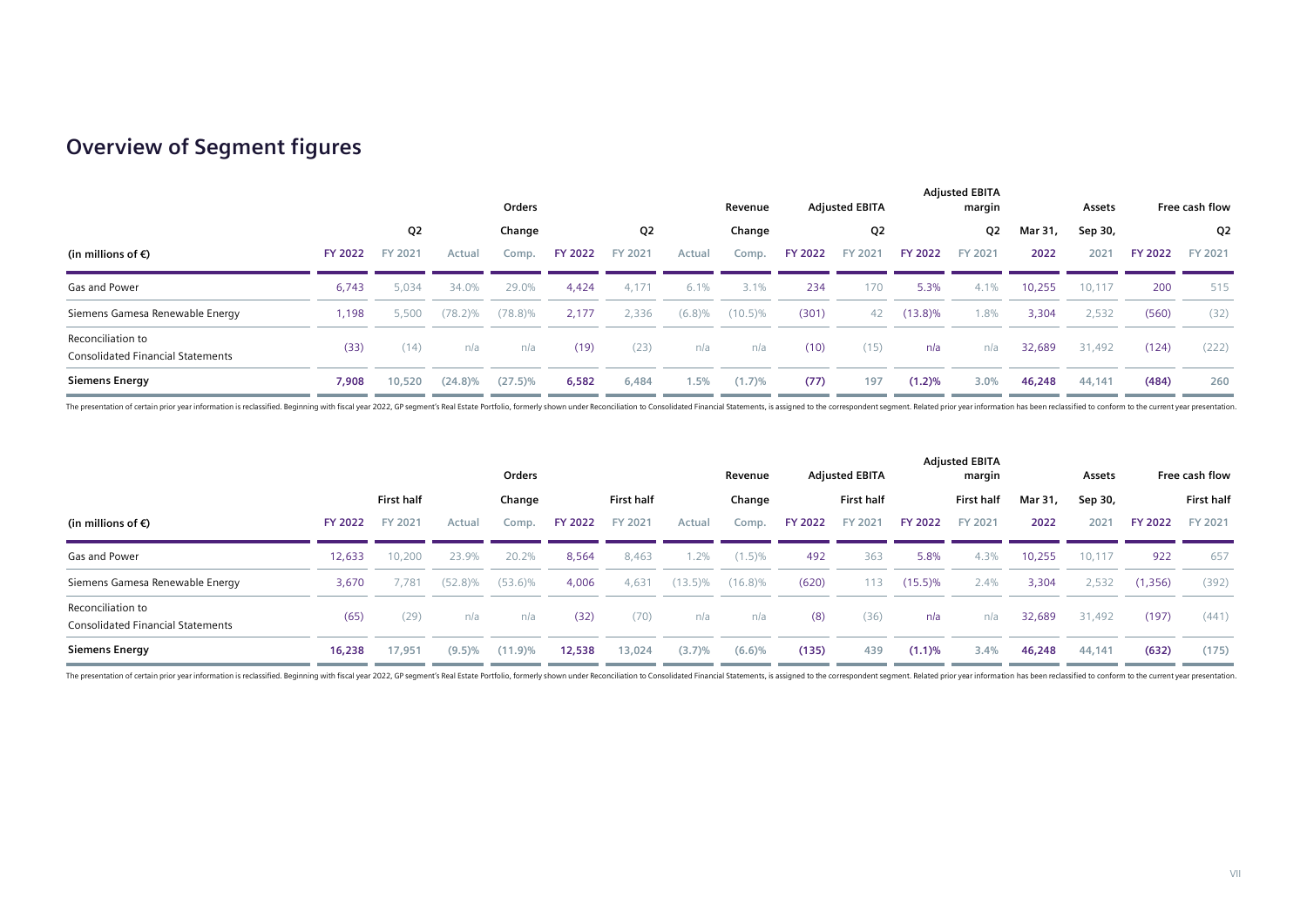## **EBITDA Reconciliation**

|                                                               |                | <b>Adjusted EBITA</b> | Amortization of intangible<br>business combinations and | assets acquired in<br>goodwill impairment |                | <b>Financial result</b><br>from operations |                | <b>EBIT</b> |                | Amortization,<br>depreciation and<br>impairments |                | <b>EBITDA</b>  |
|---------------------------------------------------------------|----------------|-----------------------|---------------------------------------------------------|-------------------------------------------|----------------|--------------------------------------------|----------------|-------------|----------------|--------------------------------------------------|----------------|----------------|
|                                                               |                | Q2                    |                                                         | Q2                                        |                | Q <sub>2</sub>                             |                | Q2          |                | Q <sub>2</sub>                                   |                | Q <sub>2</sub> |
| (in millions of $\epsilon$ )                                  | <b>FY 2022</b> | FY 2021               | <b>FY 2022</b>                                          | FY 2021                                   | <b>FY 2022</b> | FY 2021                                    | <b>FY 2022</b> | FY 2021     | <b>FY 2022</b> | FY 2021                                          | <b>FY 2022</b> | FY 2021        |
| Gas and Power                                                 | 234            | 170                   | (40)                                                    | (38)                                      | (5)            | (4)                                        | 189            | 128         | 201            | 173                                              | 390            | 301            |
| Siemens Gamesa Renewable Energy                               | (301)          |                       | (57)                                                    | (59)                                      | (22)           |                                            | (380)          | (13)        | 198            | 182                                              | (183)          | 169            |
| Reconciliation to<br><b>Consolidated Financial Statements</b> | (10)           | (15)                  |                                                         | $\overline{\phantom{a}}$                  | 8              | 8                                          | (2)            | (7)         |                |                                                  | (2)            | (7)            |
| Siemens Energy                                                | (77)           | 197                   | (96)                                                    | (97)                                      | (20)           |                                            | (193)          | 109         | 399            | 355                                              | 205            | 464            |

The presentation of certain prior year information is reclassified. Beginning with fiscal year 2022, GP segment's Real Estate Portfolio, formerly shown under Reconciliation to Consolidated Financial Statements, is assigned

|                                                               |                | <b>Adjusted EBITA</b> | Amortization of intangible<br>business combinations and | assets acquired in<br>goodwill impairment |                | <b>Financial result</b><br>from operations |                | <b>EBIT</b>       |                | Amortization,<br>depreciation and<br>impairments |                | <b>EBITDA</b>     |
|---------------------------------------------------------------|----------------|-----------------------|---------------------------------------------------------|-------------------------------------------|----------------|--------------------------------------------|----------------|-------------------|----------------|--------------------------------------------------|----------------|-------------------|
|                                                               |                | <b>First half</b>     |                                                         | <b>First half</b>                         |                | <b>First half</b>                          |                | <b>First half</b> |                | <b>First half</b>                                |                | <b>First half</b> |
| (in millions of $\epsilon$ )                                  | <b>FY 2022</b> | FY 2021               | <b>FY 2022</b>                                          | FY 2021                                   | <b>FY 2022</b> | FY 2021                                    | <b>FY 2022</b> | FY 2021           | <b>FY 2022</b> | FY 2021                                          | <b>FY 2022</b> | FY 2021           |
| Gas and Power                                                 | 492            | 363                   | (79)                                                    | (76)                                      | (5)            |                                            | 408            | 291               | 360            | 336                                              | 768            | 627               |
| Siemens Gamesa Renewable Energy                               | (620)          | 113                   | (113)                                                   | (119)                                     | (23)           |                                            | (756)          |                   | 374            | 363                                              | (382)          | 365               |
| Reconciliation to<br><b>Consolidated Financial Statements</b> | (8)            | (36)                  |                                                         | $\overline{\phantom{m}}$                  | 10             | 15                                         |                | (21)              | $\mathbf{0}$   |                                                  |                | (21)              |
| Siemens Energy                                                | (135)          | 439                   | (192)                                                   | (194)                                     | (18)           | 27                                         | (345)          | 272               | 734            | 699                                              | 389            | 971               |

The presentation of certain prior year information is reclassified. Beginning with fiscal year 2022, GP segment's Real Estate Portfolio, formerly shown under Reconciliation to Consolidated Financial Statements, is assigned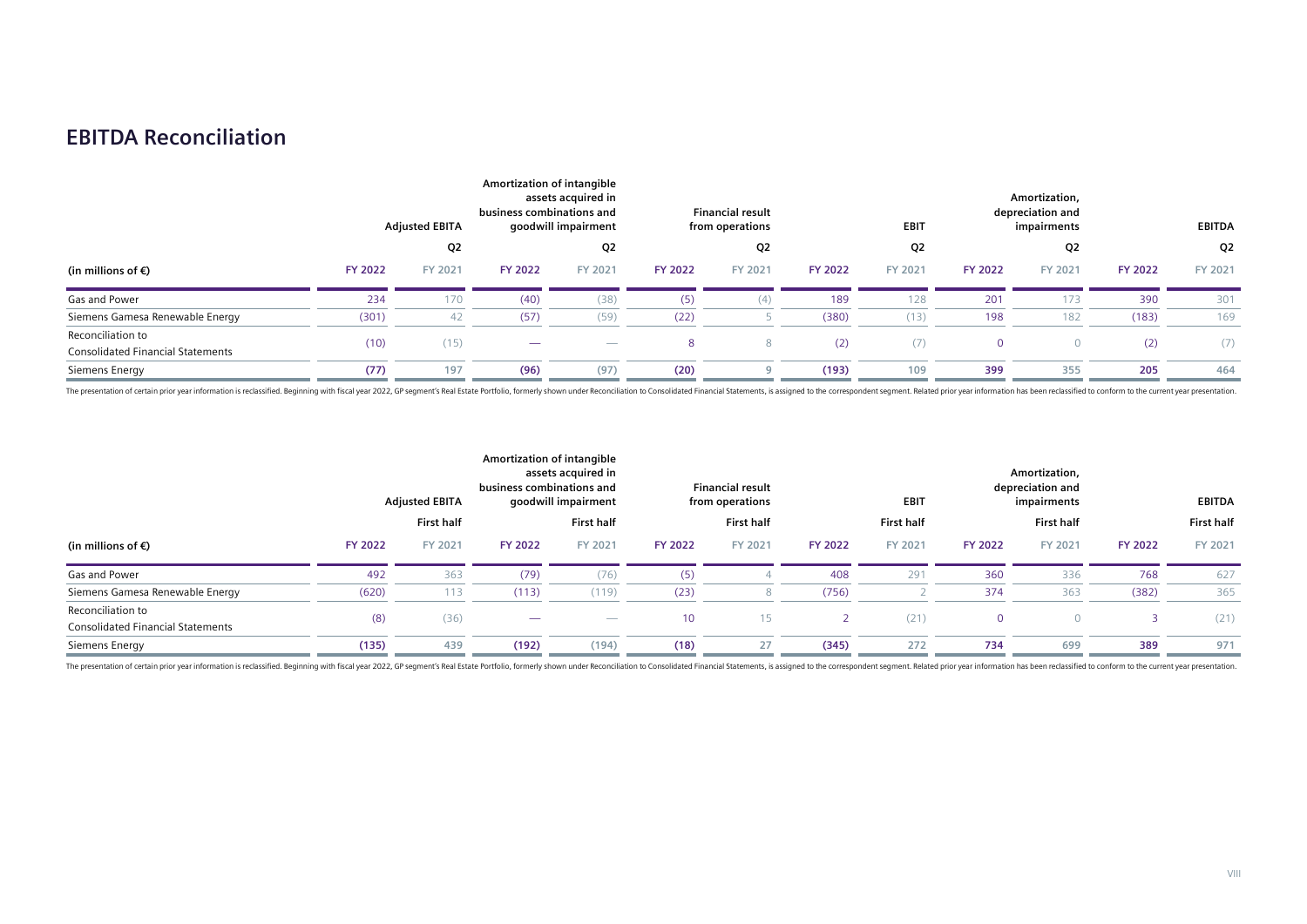# **Orders & Revenue by region (location of customer)**

|                                     |                |         |            | Orders     |                |                |         | Revenue    |
|-------------------------------------|----------------|---------|------------|------------|----------------|----------------|---------|------------|
|                                     |                | Q2      |            | Change     |                | Q <sub>2</sub> |         | Change     |
| (in millions of $\epsilon$ )        | <b>FY 2022</b> | FY 2021 | Actual     | Comp.      | <b>FY 2022</b> | FY 2021        | Actual  | Comp.      |
| Europe, C.I.S., Middle East, Africa | 3,322          | 6,350   | (47.7)%    | $(47.6)\%$ | 3,192          | 3,180          | 0.4%    | $(0.1)\%$  |
| therein Germany                     | 1,005          | 395     | 154.7%     | 154.6%     | 543            | 510            | 6.5%    | 6.8%       |
| Americas                            | 2,896          | 2,358   | 22.8%      | 13.8%      | 2,017          | 1,780          | 13.3%   | 6.3%       |
| therein U.S.                        | 1,200          | 1,007   | 19.1%      | 10.6%      | 1,034          | 1,161          | (10.9)% | $(17.3)\%$ |
| Asia, Australia                     | 1,690          | 1,811   | (6.7)%     | $(10.6)\%$ | 1,373          | 1,524          | (9.9)%  | $(14.4)\%$ |
| therein China                       | 446            | 406     | 10.0%      | 0.2%       | 350            | 349            | 0.4%    | $(6.8)\%$  |
| <b>Siemens Energy</b>               | 7.908          | 10,520  | $(24.8)\%$ | $(27.5)\%$ | 6,582          | 6,484          | 1.5%    | (1.7)%     |

|                                     |                |                   |         | Orders    |                |                   |            | Revenue    |
|-------------------------------------|----------------|-------------------|---------|-----------|----------------|-------------------|------------|------------|
|                                     |                | <b>First half</b> |         | Change    |                | <b>First half</b> |            | Change     |
| (in millions of $\epsilon$ )        | <b>FY 2022</b> | FY 2021           | Actual  | Comp.     | <b>FY 2022</b> | FY 2021           | Actual     | Comp.      |
| Europe, C.I.S., Middle East, Africa | 7,525          | 9,736             | (22.7)% | (22.7)%   | 6,083          | 6,689             | $(9.1)\%$  | $(10.0)\%$ |
| therein Germany                     | 1,522          | 1,236             | 23.2%   | 23.1%     | 1.119          | 1.120             | (0.1)%     | $(0.1)\%$  |
| Americas                            | 5,377          | 5,083             | 5.8%    | (0.2)%    | 3,726          | 3,512             | 6.1%       | 0.9%       |
| therein U.S.                        | 2,487          | 2,390             | 4.1%    | $(2.1)\%$ | 1,990          | 2,255             | $(11.8)\%$ | $(17.0)\%$ |
| Asia, Australia                     | 3,336          | 3,133             | 6.5%    | 2.6%      | 2,729          | 2,823             | (3.3)%     | $(7.3)\%$  |
| therein China                       | 883            | 760               | 16.2%   | $7.7\%$   | 715            | 794               | (9.9)%     | $(15.6)\%$ |
| <b>Siemens Energy</b>               | 16,238         | 17,951            | (9.5)%  | (11.9)%   | 12,538         | 13,024            | (3.7)%     | (6.6)%     |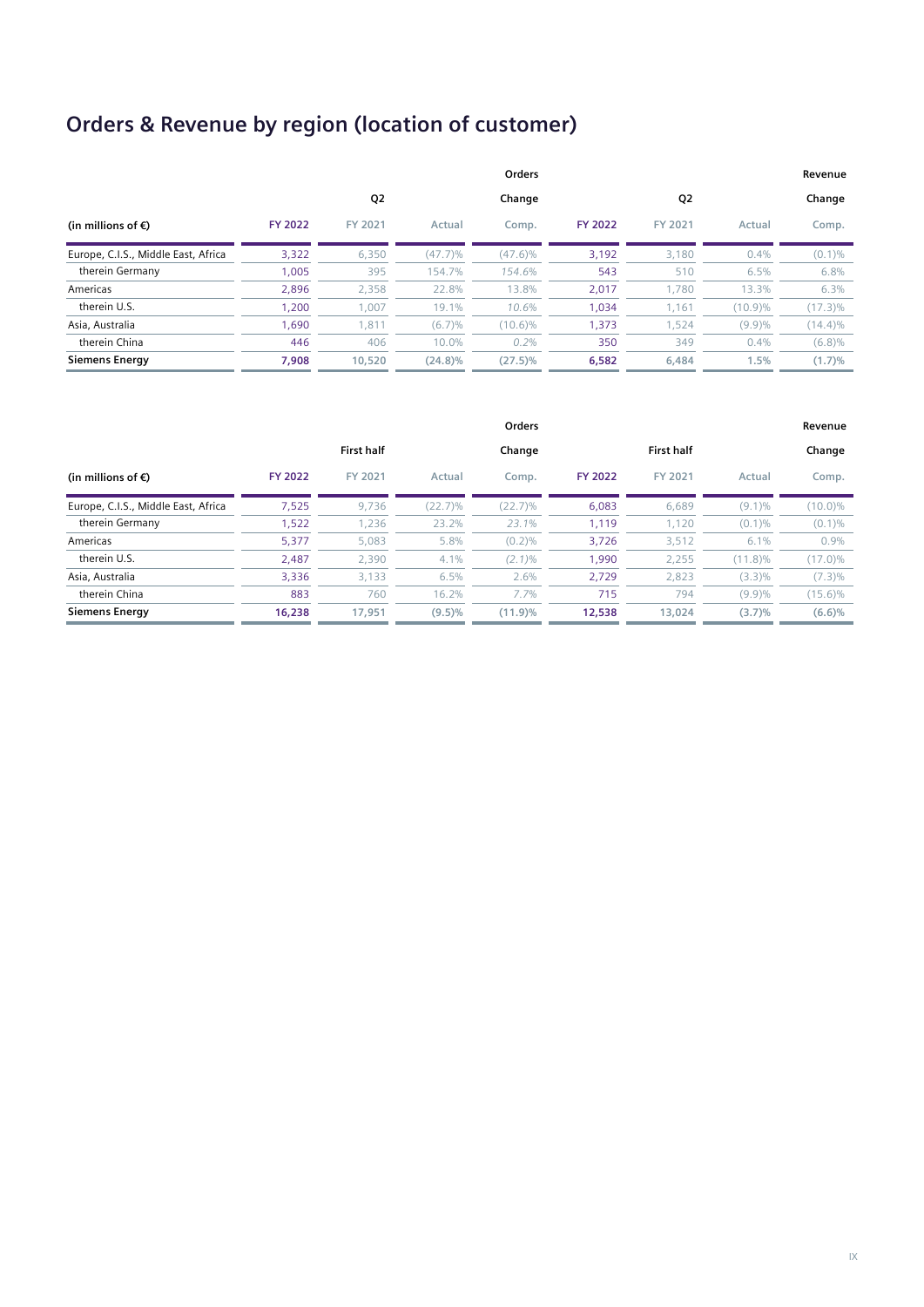# **Disaggregation of external revenue**

|                                                                              |                | Q <sub>2</sub> |                | <b>First half</b> |
|------------------------------------------------------------------------------|----------------|----------------|----------------|-------------------|
| (in millions of $\epsilon$ )                                                 | <b>FY 2022</b> | FY 2021        | <b>FY 2022</b> | FY 2021           |
| Type of activities in reportable segment<br><b>Gas and Power</b>             |                |                |                |                   |
| New units                                                                    | 2,533          | 2,408          | 4,900          | 4,908             |
| Service contracts                                                            | 1,872          | 1,738          | 3,632          | 3,484             |
| Types of businesses in reportable segment<br>Siemens Gamesa Renewable Energy |                |                |                |                   |
| <b>Wind Turbines</b>                                                         | 1,662          | 1,902          | 3,062          | 3,801             |
| Operation and Maintenance ("Service")                                        | 515            | 434            | 943            | 830               |
| Types of businesses in reportable segment<br><b>Gas and Power</b>            |                |                |                |                   |
| Transmission                                                                 | 1,358          | 1,241          | 2,656          | 2,491             |
| Generation                                                                   | 1,795          | 1,776          | 3,484          | 3,623             |
| <b>Industrial Applications</b>                                               | 1,236          | 1,125          | 2,366          | 2,267             |
| Other                                                                        | 16             | 5              | 26             | 10                |